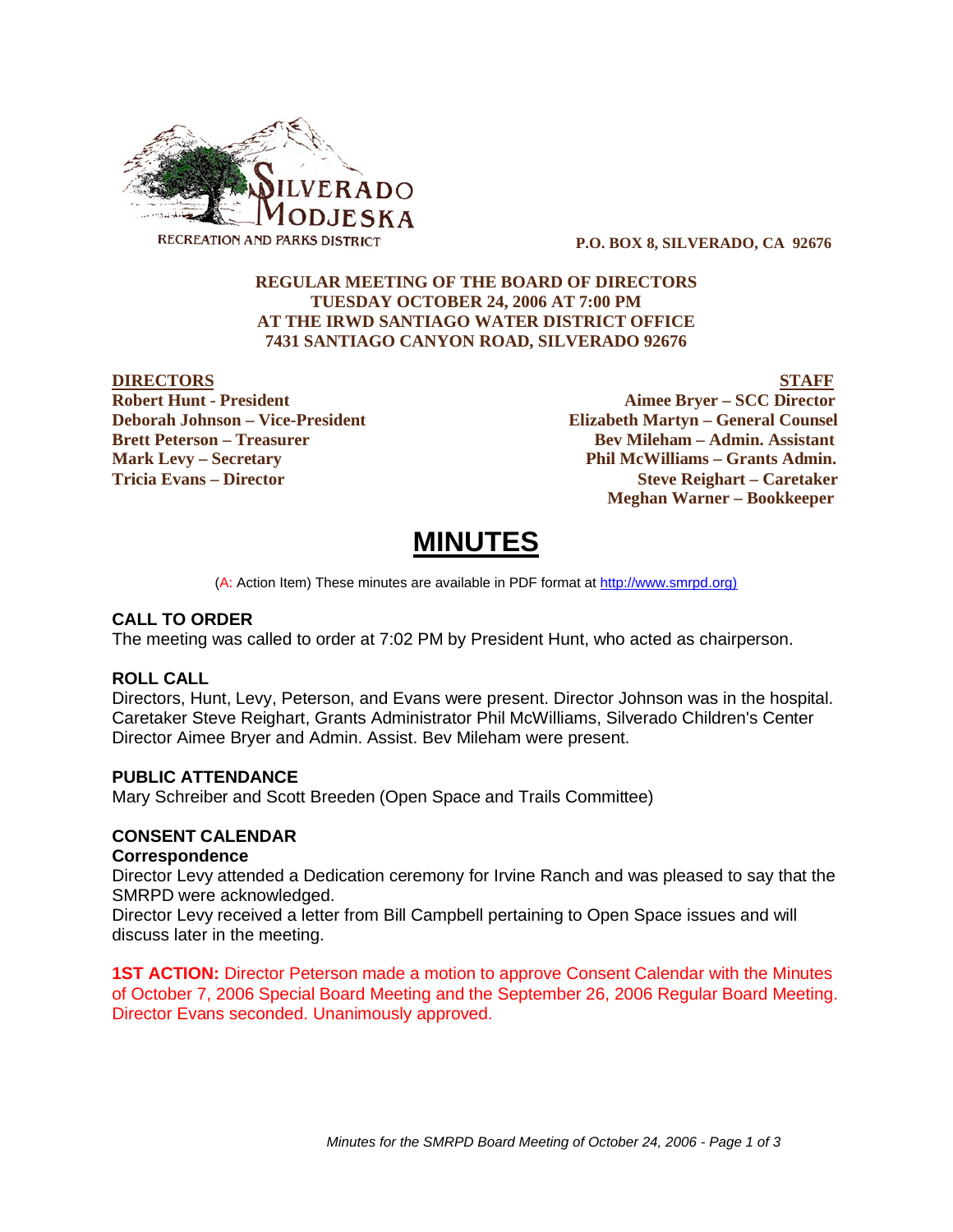# **PAYMENT OF DISTRICT BILLS**

**2ND ACTION:** Director Levy made a motion to approve payment of Transmittal 10-06A for \$150.00 total for Directors' compensation for the Board Meeting of September 26, 2006 to Directors Hunt, Johnson, & Levy. Director Evans seconded. Unanimously approved.

**3RD ACTION:** Director Evans made a motion to approve payment of Transmittal 10-06B, District Bills for \$7,927.67. Director Peterson seconded. Unanimously approved.

**4TH ACTION:** Director Levy made a motion to approve payment of Transmittal 10-06C, District Bills for \$858.40, Director Evans seconded. Unanimously approved.

# **SILVERADO CHILDREN'S CENTER DIRECTOR'S REPORT**

• Children Center Director Aimee Bryer reported on a planned fundraiser at the Modjeska Home next week. The Silverado Country Fair fundraiser netted \$250.00 profit.

- Director Bryer requested that the Ameriquest Grant funded Modjeska Community Center improvement project be put on the next Agenda for discussion.
- All documents for the OC Family Grant are completed and they are just waiting for the completed District Audit.
- Trees at the Children's Center have been trimmed.

# **CARETAKER'S REPORT**

• Steve Reighart reported that the Silverado Fair went very well, with no problems. He has replaced a light fixture in the men's room at the Silverado Community Center, and is fixing a water leak there also. The bathroom lights and halogen lights on the A bldg are now on a timer switch.

• Director Hunt requested that the pepper tree branch leaning on the shed at Modjeska Park be cut back. Children are using it to climb on the structure and have destroyed the newly replaced roof in the presence of three adults. Director Levy suggested reporting to the police any vandalism that has been done to the property in order to keep everything documented.

• Building B in Silverado is being rented again. Plants are needed at the Silverado Community Center. Phil McWilliams will check to see if grant money can be used for this. Director Evans suggested using native plants.

# **GRANTS ADMINISTRATION REPORT**

• Phil McWilliams said that approximately \$11,000 reimbursement had been received from the grant authority.

• He asked whether to paint the HVAC duct in Silverado Bldg. A or leave it bare. The Board agreed to paint it the same color as the ceiling.

• Landscapers Snyder & Co. will be asked to meet with the Facilities Committee to discuss landscaping questions that the Board has.

• Director Levy would like the Facility committee to discuss minor renovations needed at the Modjeska Community Center, such as paint, windows and work to the exterior of the building.

# **OTHER DISTRICT BUSINESS**

The 2006 Ethics Orientation requirements were discussed. There is an online approval process that is needed. Director Evans is checking into using a lab room at Santiago College where the Board could work on this together.

The Directors would like to have a Strategic Planning Meeting. They are going to wait for Director Johnson to schedule it.